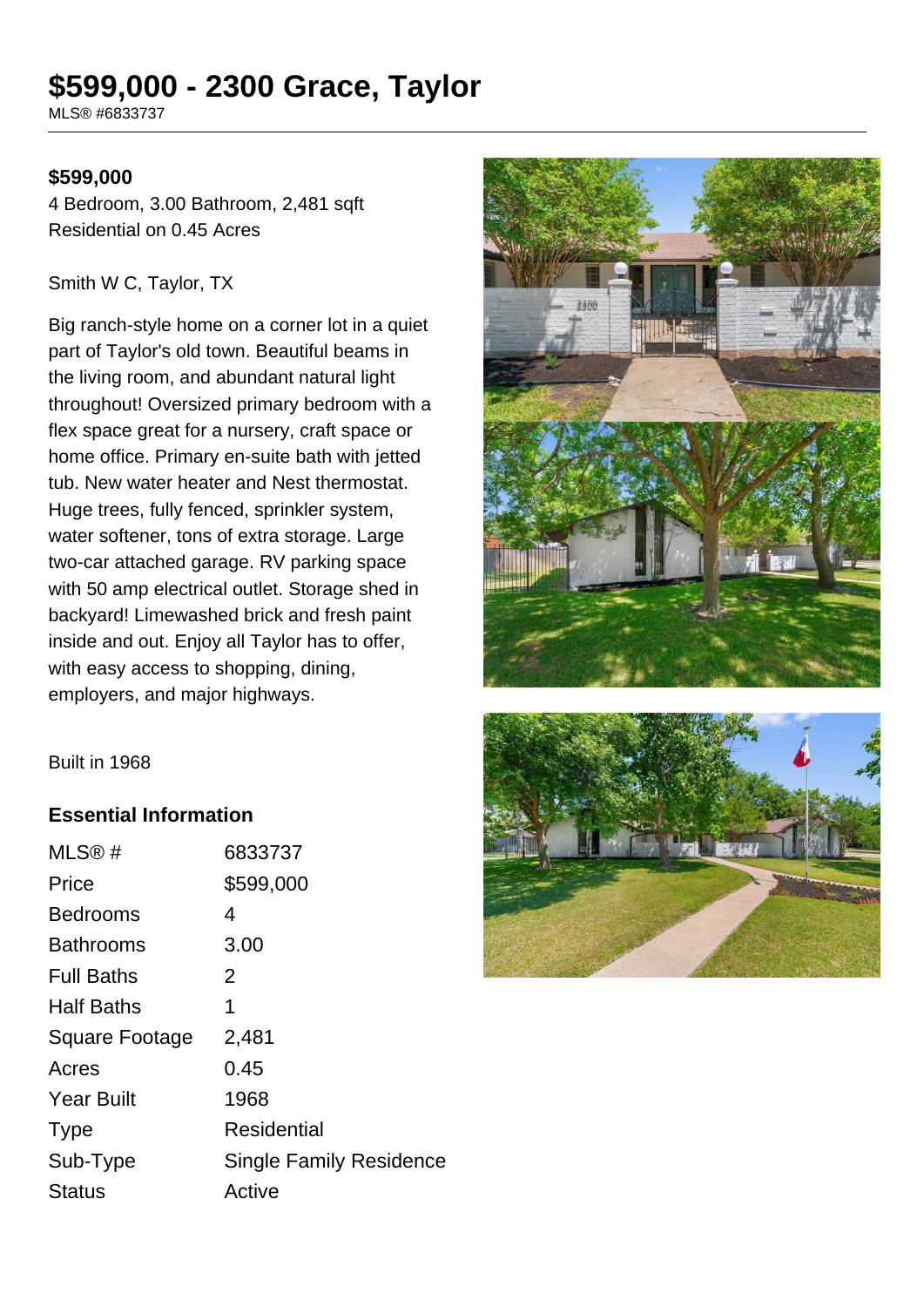# **Community Information**

| Address      | 2300 Grace           |
|--------------|----------------------|
| Area         | <b>TCT</b>           |
| Subdivision  | Smith W <sub>C</sub> |
| City         | Taylor               |
| County       | Williamson           |
| <b>State</b> | <b>TX</b>            |
| Zip Code     | 76574                |

## **Amenities**

| <b>Utilities</b> | Above Ground Utilities, Electricity Available, Natural Gas Available,<br><b>Water Available</b> |  |  |  |  |
|------------------|-------------------------------------------------------------------------------------------------|--|--|--|--|
| <b>Features</b>  | <b>None</b>                                                                                     |  |  |  |  |
| Parking          | Garage Faces Side, RV Access/Parking                                                            |  |  |  |  |
| Garage Spaces    | 2                                                                                               |  |  |  |  |
| View             | <b>None</b>                                                                                     |  |  |  |  |
| Waterfront       | <b>None</b>                                                                                     |  |  |  |  |

## **Interior**

| Interior          | Carpet, Tile                         |
|-------------------|--------------------------------------|
| Appliances        | Built-In Oven, Gas Cooktop, Disposal |
| Heating           | Central                              |
| Fireplace         | Yes                                  |
| # of Fireplaces   | 1                                    |
| <b>Fireplaces</b> | Living Room                          |
| # of Stories      | 1                                    |
| <b>Stories</b>    | )ne                                  |

## **Exterior**

|                 | Exterior Features Private Yard, RV Hookup |
|-----------------|-------------------------------------------|
| Lot Description | Corner Lot, Trees Large Size              |
| Roof            | Composition                               |
| Construction    | Brick, Masonry                            |
| Foundation      | Slab                                      |

## **School Information**

| <b>District</b> | <b>Taylor ISD</b> |
|-----------------|-------------------|
| Elementary      | Main Street Int   |
| Middle          | Taylor            |